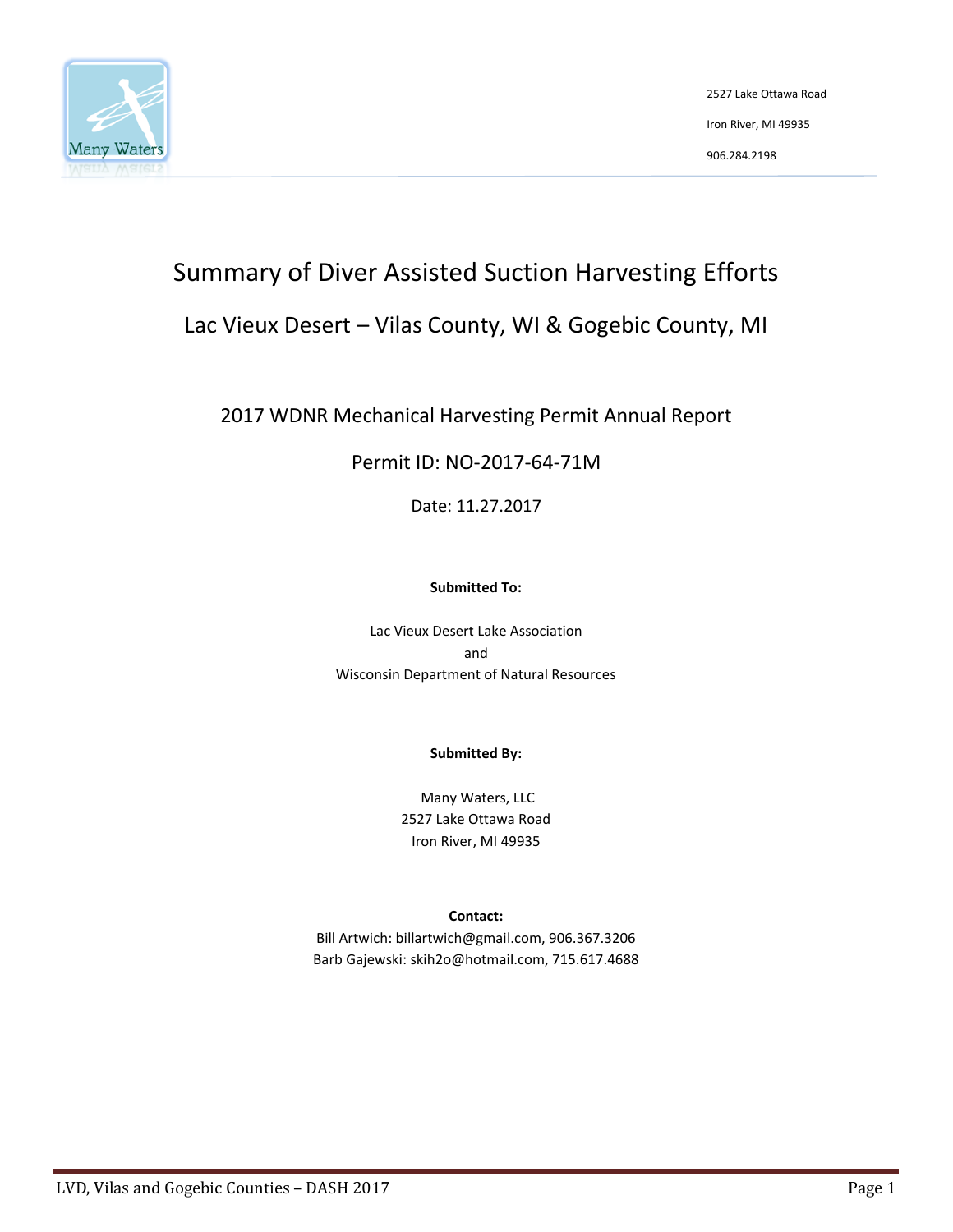## **Introduction**

The Lac Vieux Desert Lake Association solicited the services of Many Waters, LLC to use Diver Assisted Suction Harvesting (DASH) to manage for Eurasian watermilfoil (EWM) on Lac Vieux Desert, located in Vilas County Wisconsin and Gogebic County Michigan. DASH is a mechanical process and requires a mechanical harvesting permit (Form 3200-113 (R 3/04)) from the Wisconsin Department of Natural Resources (WDNR). The 2017 Permit ID is NO-2017-64-71M.

## **Dive Methods**

While using DASH, a diver typically will begin by locating the invasive plant such as Eurasian watermiloil plant from the surface, and then descend next to the plant while simultaneously lowering the nozzle. Divers works along the bottom by using fin pivots, kneeling on the bottom or hovering above the bottom at a distance where the root mass of the plant is within hands reach. The diver will either feed the top of the plant into the hose first and then uproot the plant or uproot the plant and feed it root wad first into the hose. It is very important that the diver shake as much sediment from the root wad before getting the root wad near the nozzle. Shaking the root wad away from the nozzle helps maintain visibility for the diver and minimizes debris and sediment in the holding bins. As plants are fed into the nozzle, the diver carefully observes for possible fragments. Fragments are caught by hand and fed into the nozzle.

Work sites that have dense monotypic beds of EWM, the initial DASH efforts are quite simple. The diver will descend adjacent to the bed and begin hand pulling or harvesting systematically across the bed to dismantle the bed. Once the majority of the bed is removed, a more systematic approach follows to target remaining clustered, scattered or outlier plants in the work site. As part of our method for covering a work area while using DASH (or divers alone), a grid pattern is used. A diver will start at either the port or starboard side of the boat and work to and from the boat perpendicular to the direction the boat is facing. For example, with the boat facing north and the diver starting on the port side, the diver begins by heading west. The diver will continue to work perpendicular to the boat until reaching the end of the suction hose. The diver then works back to the boat on a new transect line. Distance between each transect is dictated by visibility, density of EWM, and obstructions. This process is repeated on the opposite side and in front of the boat. Depending on the site, once the diver has adequately covered the area, which the suction hose can reach, they will signal the deckhand to let out more anchor line or determine that the boat needs re-positioning.

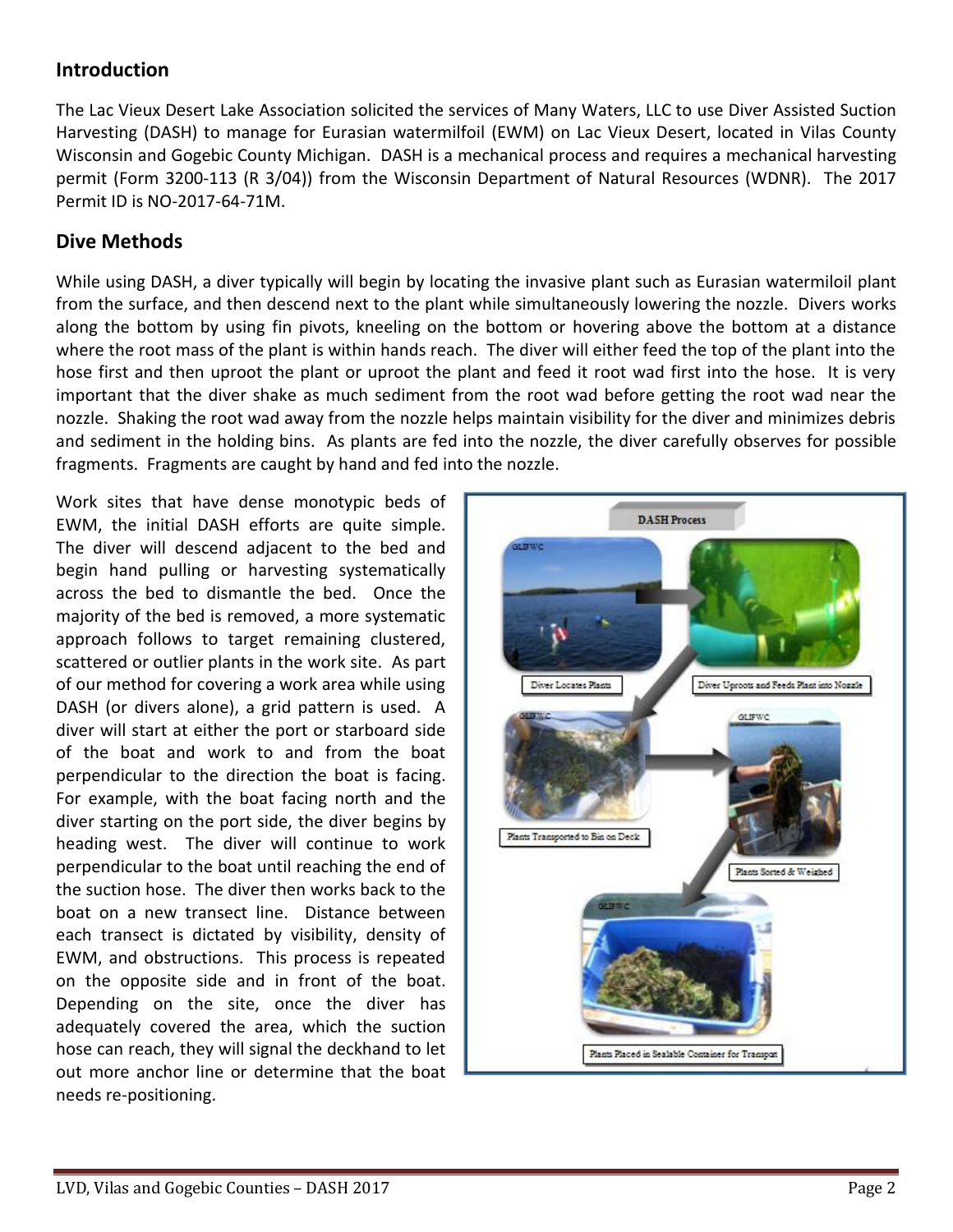Once plants reach the surface, a hose dispenses the plant material into a series of screened bins located on the deck of the boat. These bins capture plants and allow water to drain out back into the lake. Plants on deck are sorted into two categories: the targeted invasive plant and native vegetation. A wet weight of both the invasive plant and all native species combined is taken. Plants are placed in sealable containers or bags for transport to the dumping site. The dumping site is a pre-determined site upland, away from any water body.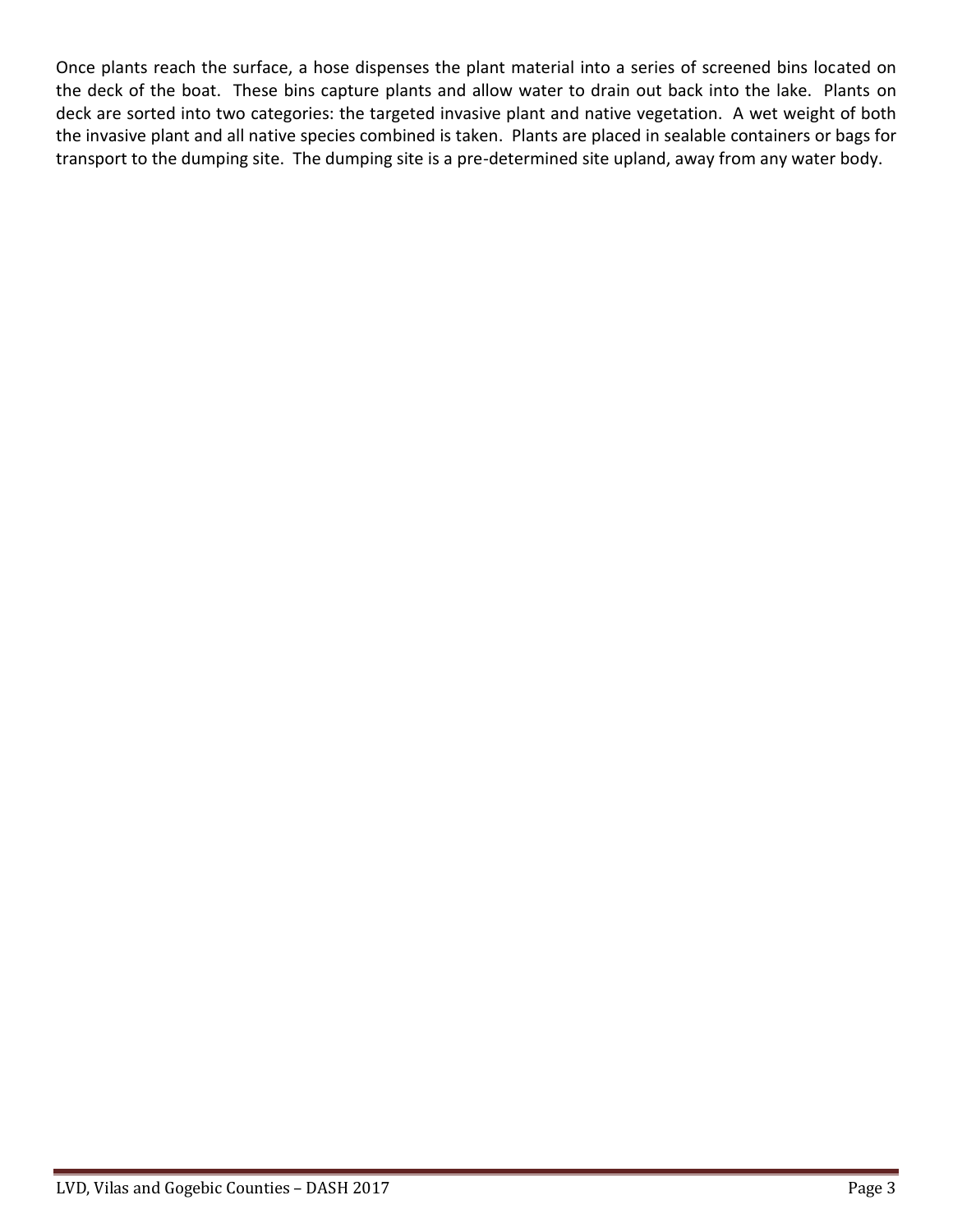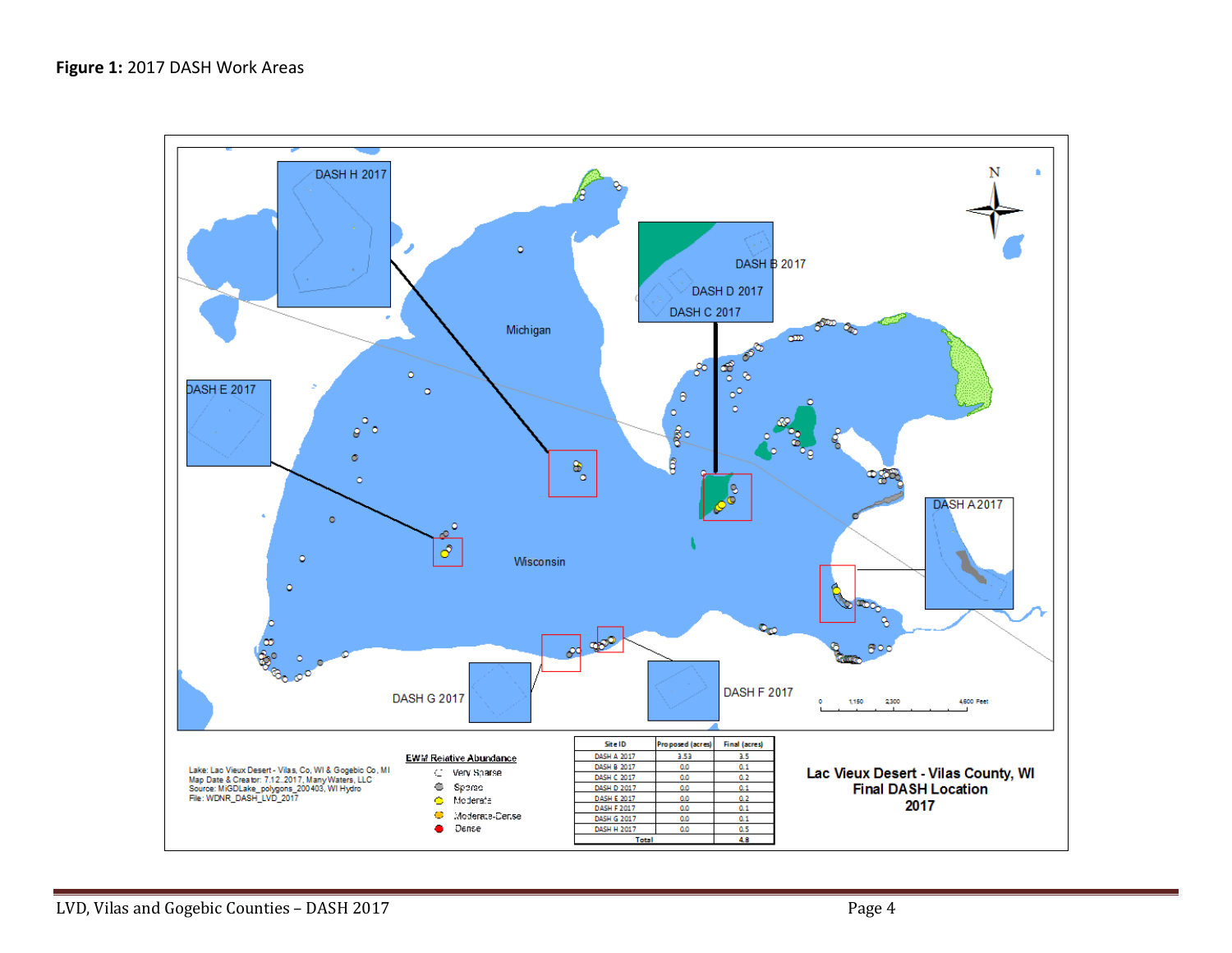### **Figure 2:** Additional DASH Work Areas

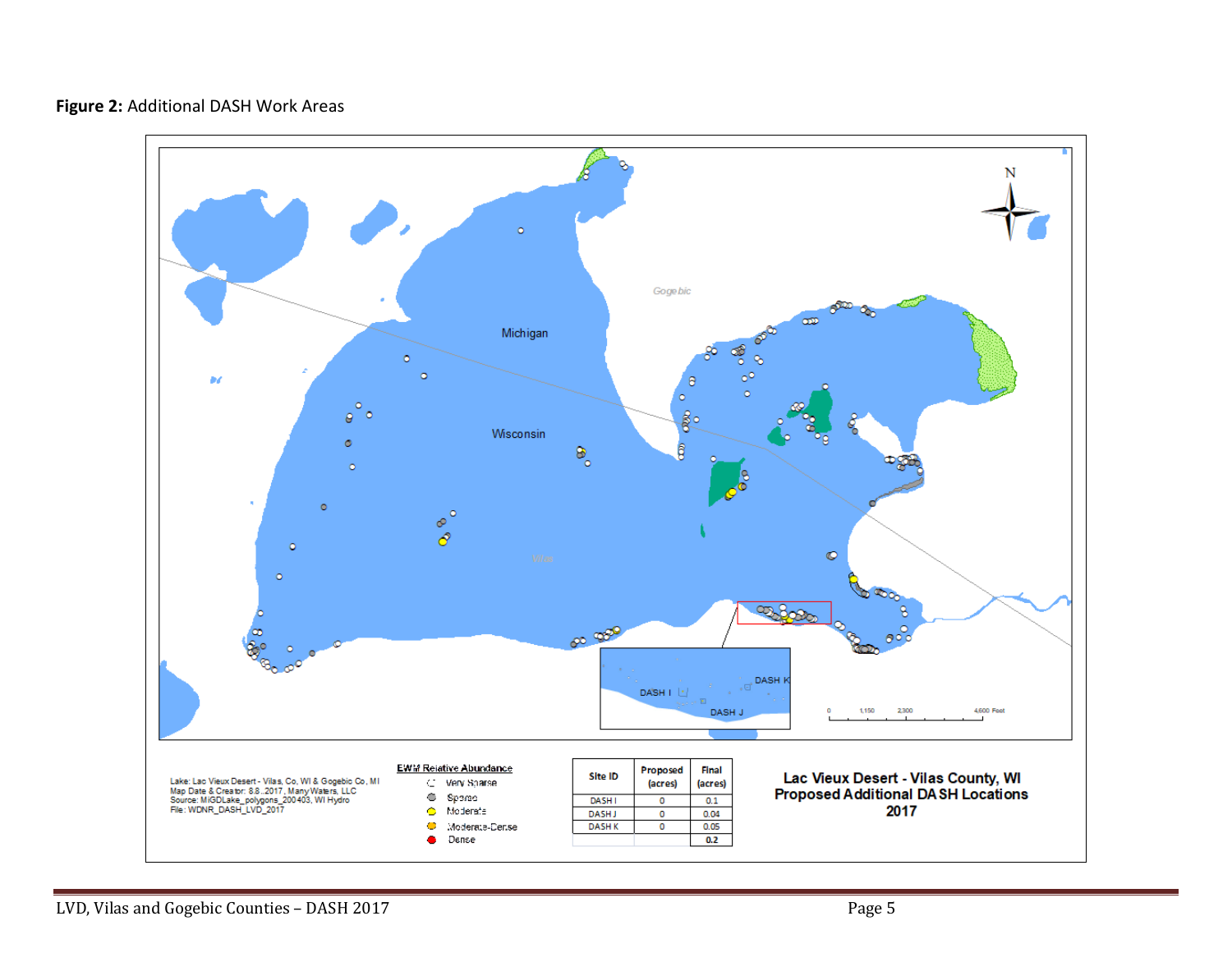## **Summary**

**Table 1:** Daily Summary of DASH Efforts

| Date      | <b>Location</b> | <b>Size</b><br>(acres) | <b>DASH Boat Location</b> |               |                    |                         |                           | %                                                                         |              |
|-----------|-----------------|------------------------|---------------------------|---------------|--------------------|-------------------------|---------------------------|---------------------------------------------------------------------------|--------------|
|           |                 |                        | Lat (NAD 83)              | Long (NAD 83) | Dive Time<br>(hrs) | <b>EWM</b><br>$(Ibs^*)$ | <b>Native</b><br>$(lbs*)$ | Incidental<br><b>Native</b><br><b>Plant</b><br><b>Harvest</b><br>$(lbs)*$ | Total (lbs*) |
| 8/7/2017  | DASH B          | 0.1                    | 46.135230                 | 89.094020     | 1.50               | 86.0                    | 7.00                      | 8%                                                                        | 93.00        |
|           | DASH D          | 0.1                    | 46.134790                 | 89.095270     | 2.50               | 76.0                    | 3.00                      | 4%                                                                        | 79.00        |
| 8/8/2017  | DASH C          | 0.2                    | 46.134670                 | 89.095600     | 2.00               | 93.0                    | 17.00                     | 18%                                                                       | 110.00       |
| 8/9/2017  | DASH F          | 0.1                    | 46.123220                 | 89.108390     | 1.50               | 26.0                    | 2.00                      | 8%                                                                        | 28.00        |
|           | DASH I          | 0.1                    | 46.124850                 | 89.088530     | 1.75               | 188.0                   | 1.00                      | 1%                                                                        | 189.00       |
|           | DASH I          | 0.1                    | 46.124800                 | 89.088710     | 1.50               | 71.0                    | 0.50                      | 1%                                                                        | 71.50        |
| 8/14/2017 | DASH J          | 0.04                   | 46.124620                 | 89.087850     | 1.00               | 15.0                    | 0.25                      | 2%                                                                        | 15.25        |
| 8/16/2017 | DASH I          | 0.1                    | 46.124729                 | 89.088636     | 6.00               | 303.0                   | 1.00                      | 0%                                                                        | 304.00       |
|           |                 |                        |                           |               | 17.75              | 858.0                   | 31.75                     | 5% (ave)                                                                  | 889.75       |